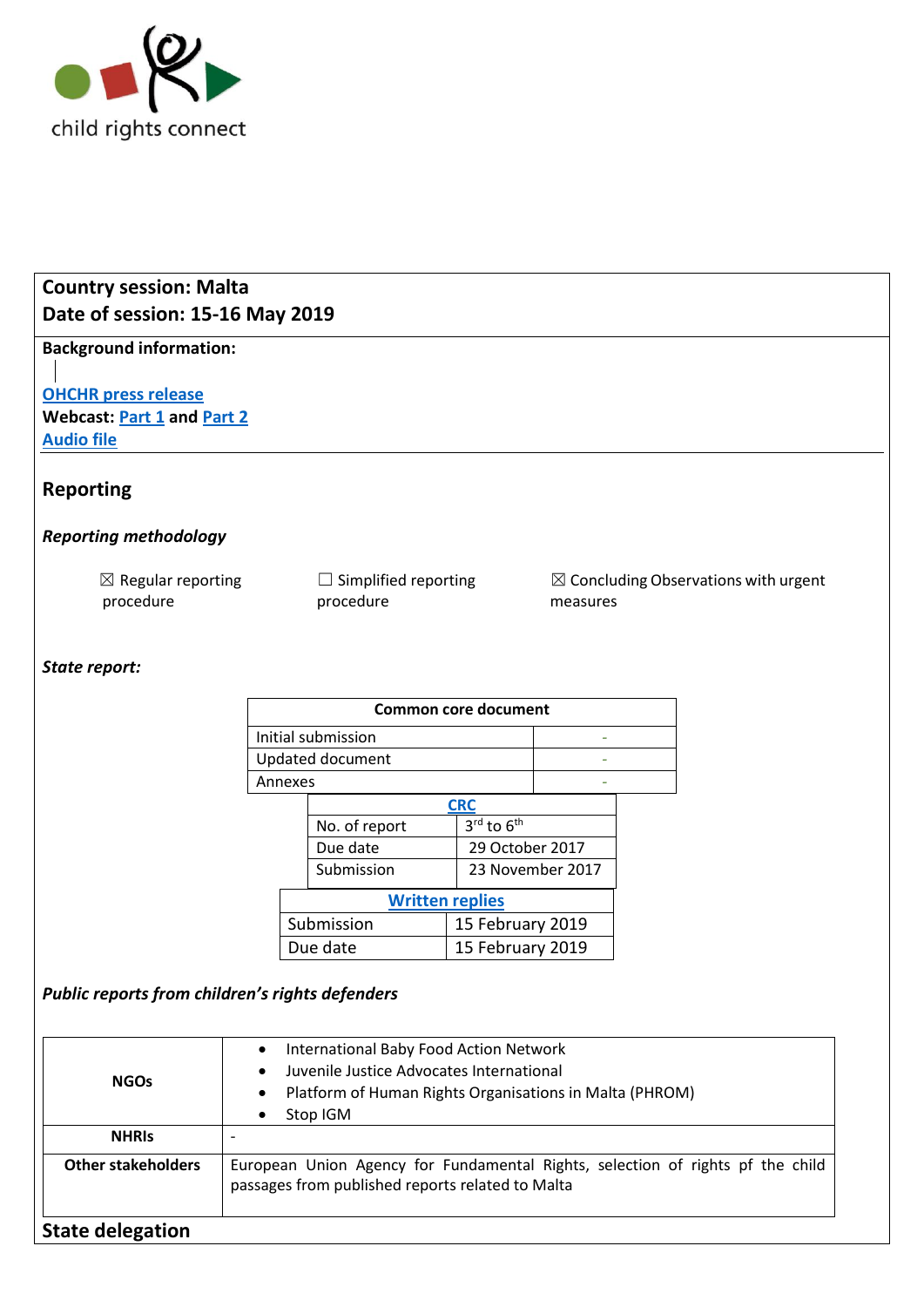

The delegation was large and mainly consisted of high level Ministers and a few technical level staff. It was headed by H.E. Mr Christopher GRIMA, Ambassador, Permanent Representative, Permanent Mission of the Republic of Malta and was composed of representatives of the Ministry for the Family, Children's Rights and Social Solidarity; Ministry for Justice, Culture and Local Government; Ministry for Home Affairs and National Security; Ministry for Health; Ministry for Education and Employment; and the Permanent Mission of Malta to the United Nations Office at Geneva.

## **Committee's Task Force members**

| Name & Last Name          | Country                   |
|---------------------------|---------------------------|
| <b>Bragi Gudbrandsson</b> | <b>Iceland</b>            |
| Olga Khazova              | <b>Russian Federation</b> |
| <b>Gehad Madi</b>         | Egypt                     |
| Velina Todorova           | <b>Bulgaria</b>           |

#### **Dialogue description**

i. Character of the dialogue

The dialogue was interactive, honest and in depth. For the information unavailable or unknown to the delegation, they promised to come back to the Committee at a later stage of the dialogue or during the 48h timeline granted. The dialogue became tense when it came to the definition of the child, when it was asked of the measures taken to harmonize the national legislation with international standards of the Convention.

ii. General assessment made by the Committee:

The Committee welcomed the amendments in Malta to raise the minimum age of criminal responsibility. In its final remarks, the Committee mentioned birth registration and right to a nationality, migrant and refugee children and juvenile justice as the areas of main concern. The Committee highlighted that violence would not rather be among the issues of burning concern, not because it does not exist in Malta but because it might be the result of efforts put in addressing it through the positive parenting strategy for instance.

- iii. Main issues discussed:
	- **General measures of implementation:** The Committee welcomed the launch of the children national policy 2020- 2024. The Committee encouraged the state party to ratify OPIC. With regards to dissemination and awarenessraising, the Committee asked whether courses exist on Human Rights and on the CRC. Furthermore, the Committee reminded the state party about its previous recommendation on the protection of children from exploitation in tourism activities and asked what was done to implement them. The Committee also raised concern on the criminalization of search and rescue operations of migrants and refugees in the Mediterranean Sea; they asked about the measures taken to ensure freedom of civil society to perform these rescue operations and that the later are not criminalized.
	- **Birth registration and nationality:** The Committee showed concern to the fact that authorities often refuse to register children migrants and asked whether the latter have such a right in reality. The Committee asked the fate, in practice, of children born from stateless parents with regards to the acquisition of the Maltese nationality and suggested the state party to ratify the 1954 and 1961 Conventions related to stateless persons respectively. The state party replied that the government is interested in signing the 1961 Convention.
	- **Right of the child to be heard:** The Committee asked whether children have participated in the Child rights policy. The delegation responded that workshops were conducted in schools to raise awareness on the policy and a number of children gave ideas with regards to implementation. The Committee inquired about the legislation on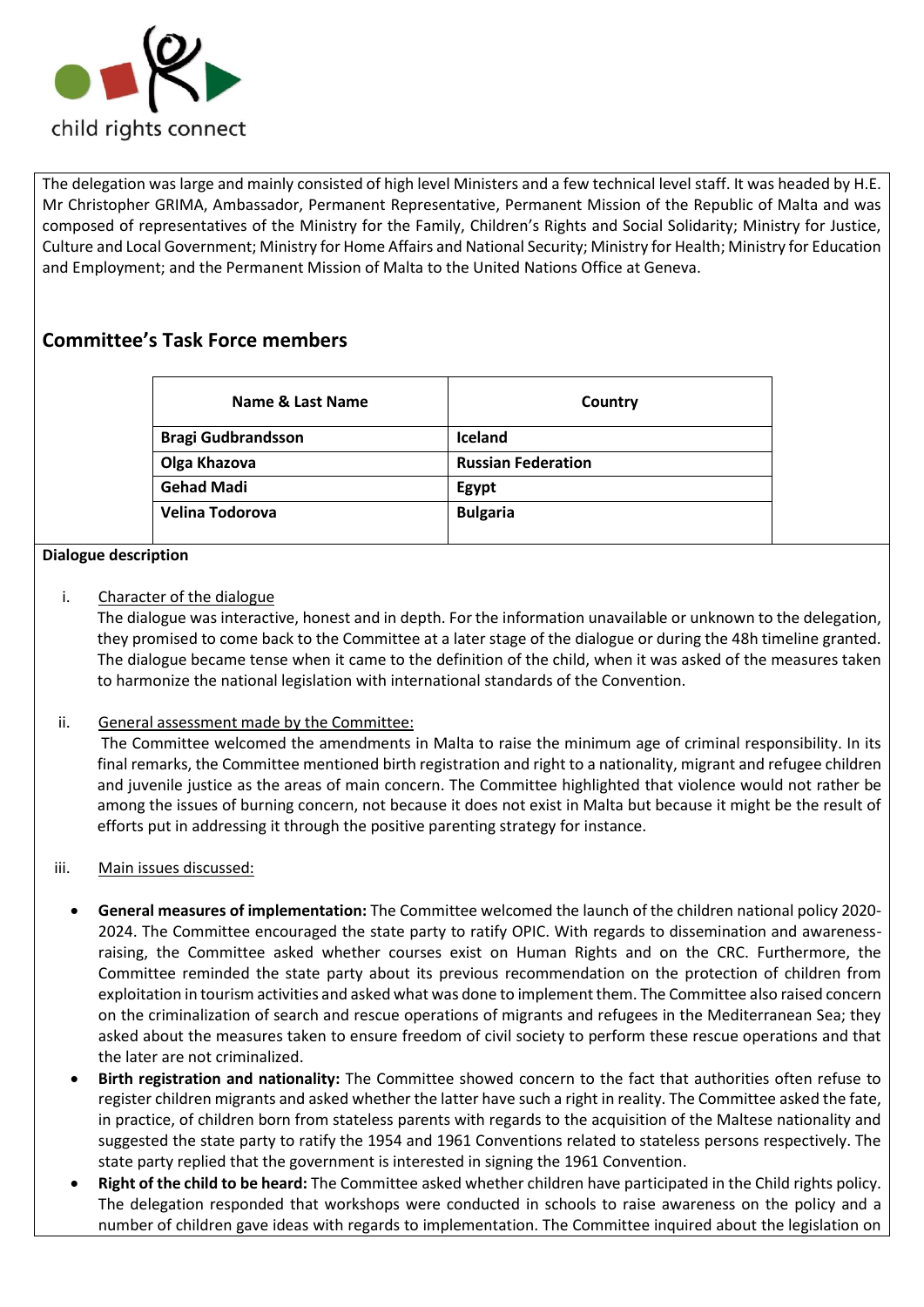

child participation in family settings. Moreover, the Committee asked for more clarity on the current situation with regards to child participation in schools, if there are existing mechanisms. The Committee inquired on the level to which judges are prepared to deal with children; and whether a child is heard directly or indirectly in divorce or custody cases. The delegation responded that training exists for judges and other professionals and that in cases of divorce, a judge determines whether it is appropriate to directly involve a child.

- **Violence against children:** The Committee appreciated explicit prohibition of corporal punishment in the Penal Code but remained concerned that the practice still exists; the Committee therefore asked whether there are debates on the issue. The Committee questioned as to whether there is a plan to launch the strategy on prevention and combatting violence against children. Furthermore, the Committee showed concern for violence in the Catholic Church in Malta and asked whether the investigating Commission is impartial and independent since impartiality of one judge has been confronted.
- **Family environment and alternative care:** The Committee appreciated that there is no institutional placement, but rather residential homes mostly run by Catholic churches and asked why they are not called 'residential houses' but rather 'homes'. The delegation highlighted that it is because those 'homes' are more family-oriented, the number of children hosted is limited and the aim is to create a 'homely' environment instead of a cold building for children. In response to what Malta is doing to attract foster carers, the delegation said that the government has been increasing the foster care allowance and it has been encouraging carers through media and educational campaigns.
- **Adolescent health:** Since termination of pregnancy is criminalized in Malta, the Committee asked whether there is any chance to amend the national legislation, mentioning cases of rape. The delegation responded that Malta does not agree that health and reproductive rights include the right to abortion as this goes against the right to life which is paramount.
- **Juvenile Justice:** The Committee welcomed the raising of the minimum age of criminal responsibility from the age of 9 to 14 and the introduction of alternative measures to detention of children but remained concerned on several issues. The Committee showed concern on the definition of a child as a person below 16 years in the Juvenile Act and asked about the fate of children from 16 to 18 years. The delegation responded that the criminal justice system considers juveniles as children aged 16 and less; for persons of 16 to 18 of age -when sentencingcriminal courts take their age into consideration. The Committee moreover pointed out the issue of detention of children with adults.
- **Child trafficking:** The Committee showed serious concern about a case in March 2019 during which the commercial vessel Elhiblu 1 had rescued hundreds of migrants in the Mediterranean Sea, and which had been allegedly hijacked by migrants to prevent it from heading to Libya. Upon its arrival to Malta, a number of migrants had been arrested, including three teenagers who have been charged for very severe charges which amount to terrorism; the Committee regretted that two of the three were children and were held in the same premises as the adults. The delegation replied that the minors were moved 6 days after their detention. The Committee reiterated that criminalization is not meant to punish the NGO for rescuing but to rather ensure that the law was respected.
- **Unaccompanied migrant children:** The Committee asked clarifications about the legal safeguards and the age assessment procedure, how it is conducted, if there is possibility to appeal and whether the child enjoys the principle of the benefit of doubt. The delegation responded that a number of legal safeguards were in place to secure the wellbeing of unaccompanied migrant and asylum-seeking children. The Committee asked the state party to verify whether cases of detention still exist as there is no available updated information. It further asked whether there are plans to improve the reception of migrant children. The delegation responded that the government is recruiting new staff since human resources is much needed.

#### **Recommendations of the Committee**

• **Main areas of concern:** The Committee recommends the state party to particularly take urgent measures on the following areas: children's rights and the business sector, birth registration and nationality, harmful practices, education, including vocational training and guidance, asylum-seeking, refugee and migrant children, and administration of juvenile justice.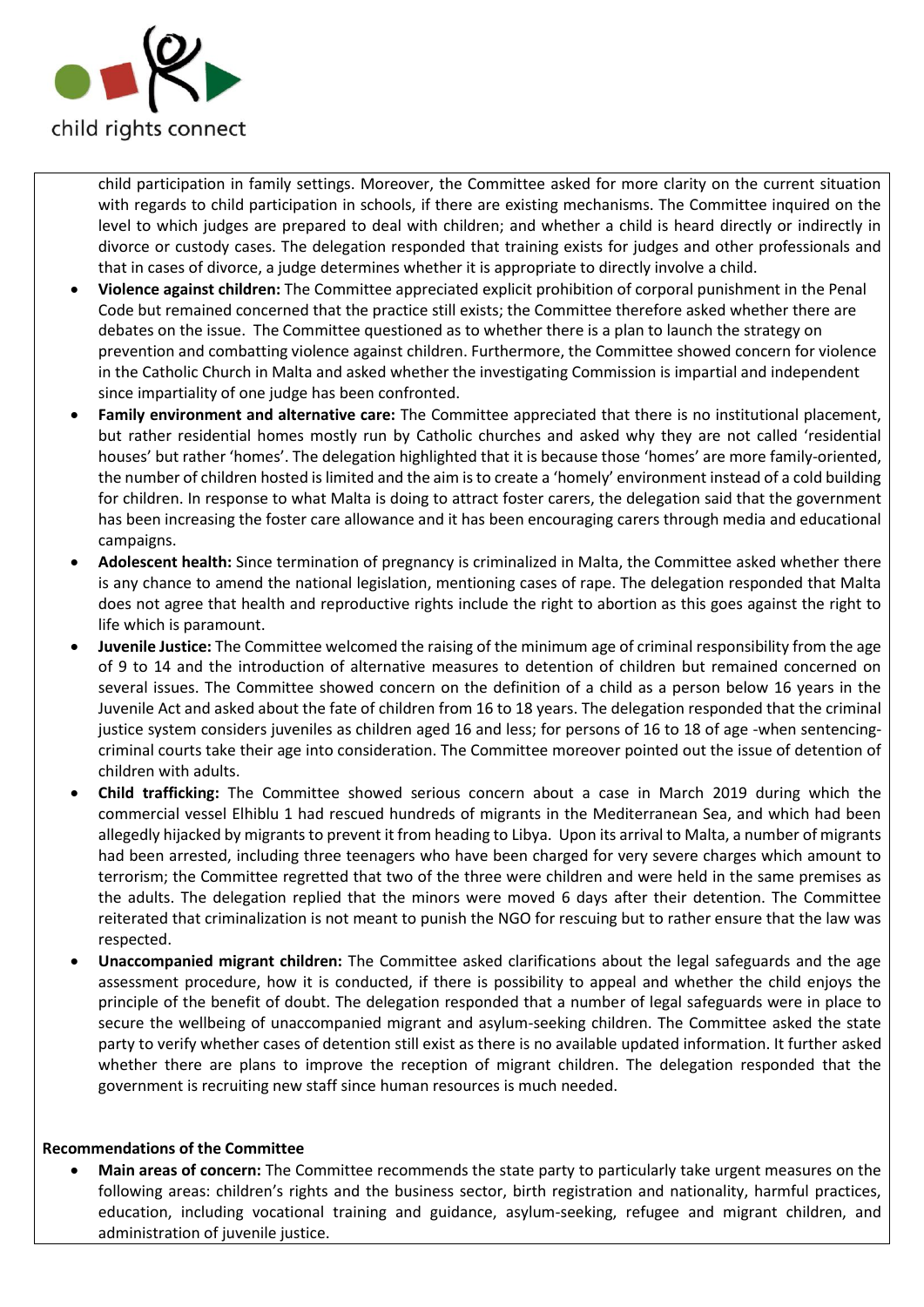

- **Legislation:** The Committee recommends that the state party expedite the adoption of the Minor Protection (Alternative Care) Bill and take all necessary measures to ensure its coming into force and effective implementation in full compliance with the Convention, in particular by establishing the necessary structures for its implementation.
- **Children's rights and the business sector:** While referring to its GC 16 and to the Guiding Principles on Business and human rights, the Committee recommends Malta to undertake awareness-raising programmes with the tourism industry to encourage reporting of abuse, establish monitoring mechanisms for the investigation of such abuses.
- **Definition of the child:** The Committee recommends the State party amends its Marriage Act and the Civil Unions Act so as to remove all exceptions that allow marriage and entering into a civil union under the age of 18 years.
- **Birth registration and nationality:** The Committee urges the state party to strengthen efforts to ensure the birth registration of children whose parents do not have personal documents; and to establish the nationality of children with undetermined citizenship, under the Civil Code and the Maltese Citizenship Act. The Committee further recommended Malta to consider ratifying the Convention on the Reduction of Statelessness of 1961, the 1997 European Convention on Nationality and the 2009 Council of Europe Convention on the avoidance of statelessness in relation to State succession.
- **Harmful practices:** The Committee urges the state party to strengthen its awareness-raising programmes on the harmful effects of child marriage and FGM; provide training for teachers, judges and other professional staff, strengthen protection schemes for potential victims. The Committee also recommends Malta to effectively investigate incidents of surgical and other medical treatment of intersex children without informed consent and provide redress to such victims.
- **Education, including vocational training and guidance:** The Committee urges the state party to take measures necessary to improve accessibility and the quality of education, including for children in vulnerable and marginalized situations, such as asylum-seeking, refugee and migrant children and children with disabilities, and implement a human rights-based approach to the entire educational system. The Committee also recommended Malta to strengthen measures to combat bullying and raise awareness of its harmful effects, particularly cyberbullying,
- **Refugee and migrant children:** The committee, while referring to its GC N.6, urges the state party to prohibit the immigration detention of migrant, asylum-seeking and refugee children in law and in practice; and ensure effective alternatives to detention so as to allow children to remain with family members and/or guardians in non-custodial, community-based contexts, consistent with their best interest. The Committee also recommends the state party to implement a uniform protocol on age determination methods that is multidisciplinary; and to ensure that child protection authorities are promptly informed to participate in procedures for the determination of the best interests of the child once an unaccompanied or separated child arrives in the State party.
- **Administration of juvenile justice :** While referring to its GC 10, the Committee urges the state party to bring its juvenile justice system fully into line with the Convention and other relevant standards by review in its legislations to ensure that all children below 18 years are treated as children; ensure that detention is used as a measure of last resort and for the shortest period of time; to ensure that detained children are not in the same premises as adults and promote non-judicial measures as diversion for children.

## **Sustainable Development Goals**

- 3.4, on reducing premature mortality from non-communicable diseases through prevention and treatment and promote mental health and well-being;
- 3.5, on strengthening of the prevention and treatment of substance abuse, including narcotic drug abuse and harmful use of alcohol;
- 3.9, on reducing of deaths and illnesses from hazardous chemicals and air, water and soil pollution and contamination;
- 4.5, on eliminating gender disparities in education and ensure equal access to all levels of education and vocational training for the vulnerable, including persons with disabilities, indigenous peoples and children in vulnerable situations;